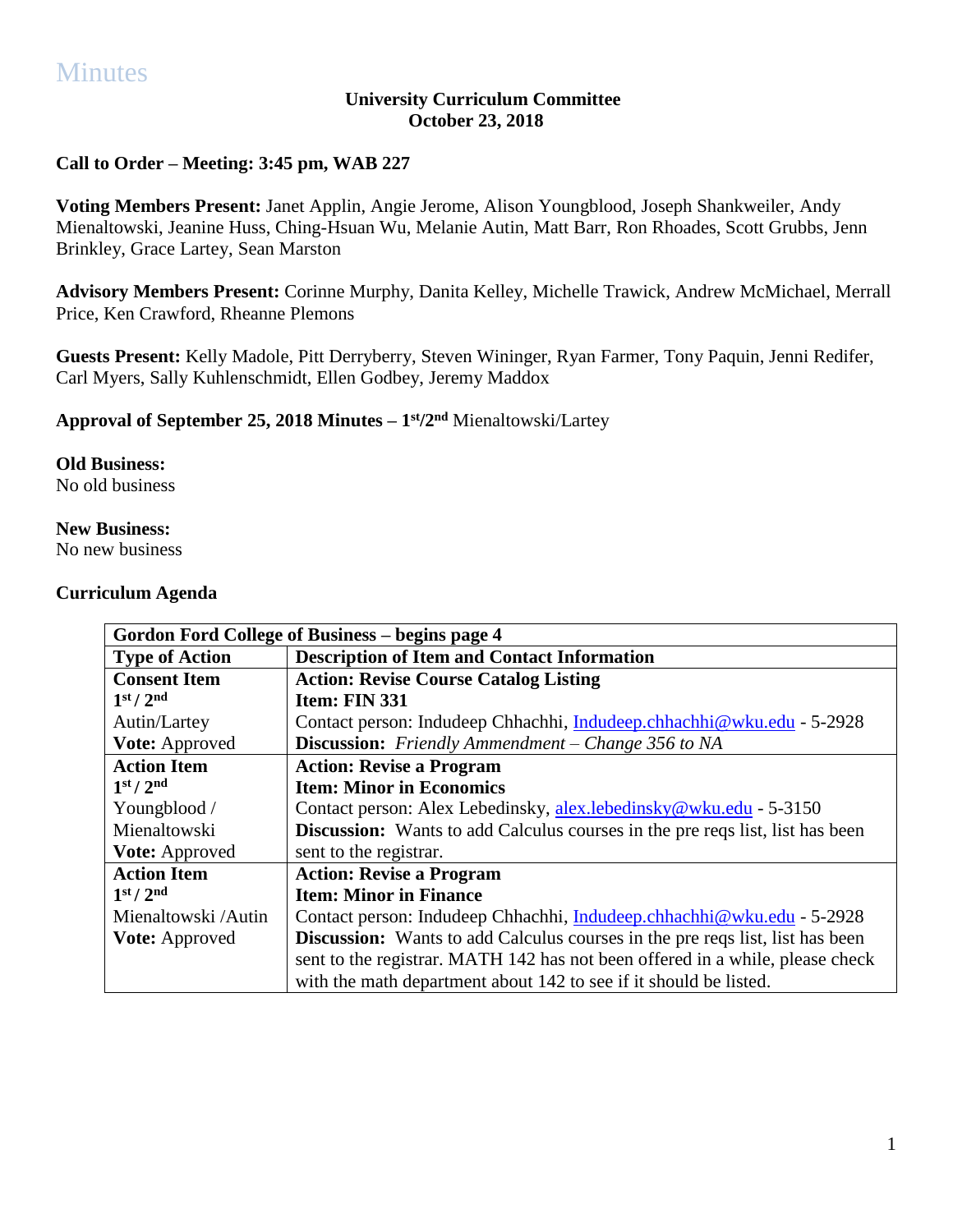| Potter College of Arts & Letters – begins page 9 |                                                                                                      |
|--------------------------------------------------|------------------------------------------------------------------------------------------------------|
| <b>Type of Action</b>                            | <b>Description of Item and Contact Information</b>                                                   |
| <b>Bundle 4 Consent</b>                          |                                                                                                      |
| 1 <sup>st</sup> /2 <sup>nd</sup>                 |                                                                                                      |
| Mienaltowski/Jerome                              |                                                                                                      |
| Vote: Approved                                   |                                                                                                      |
| <b>Discussion: None</b>                          |                                                                                                      |
| <b>Consent</b>                                   | <b>Proposal to Delete a Program</b>                                                                  |
|                                                  | <b>Item: Canadian Studies Certificate</b>                                                            |
|                                                  | Contact: Eric Reed, eric.reed@wku.edu 5-4665                                                         |
| <b>Consent</b>                                   | <b>Proposal to Revise Course Prerequisites</b>                                                       |
| <b>PULLED to Action</b>                          | Item: CRIM-434                                                                                       |
| 1 <sup>st</sup> /2 <sup>nd</sup>                 | Contact person: Douglas Smith, douglas.smith@wku.edu - 5-3750                                        |
| Mienaltowski/Jerome                              | <b>Discussion:</b> The implementation date should be Spring 2019, because there is                   |
| Vote: Approved                                   | need for connections courses. Removing pre-req to make it colonnade eligible.                        |
| <b>Consent</b>                                   | <b>Proposal to Revise Course Prerequisites/Corequisites</b>                                          |
|                                                  | <b>Item: THEA-203 – Acting Audition Workshop</b>                                                     |
|                                                  | Contact Person: Scott Stroot, scott.stroot@wku.edu, 270-745-5845                                     |
| <b>Consent</b>                                   | <b>Proposal to Revise Course Catalog Listing</b>                                                     |
|                                                  | <b>Item: DANC-235 – Dance Improvisation</b>                                                          |
|                                                  | Contact: Amanda Clark, Amanda.Clark@wku.edu 5-2956                                                   |
| <b>Consent</b>                                   | <b>Proposal to Suspend a Course/Courses</b>                                                          |
|                                                  | <b>DANC-318 - Ballet IV</b>                                                                          |
|                                                  | <b>DANC-418 - Ballet VI</b>                                                                          |
|                                                  | <b>DANC-451 - Ballet VII</b>                                                                         |
|                                                  | <b>DANC-458 - BALLET VIII</b>                                                                        |
|                                                  | DANC-319 - Jazz IV                                                                                   |
|                                                  | DANC-419 - Jazz VI<br>DANC-453 - Jazz VII                                                            |
|                                                  | DANC-459 - Jazz VIII                                                                                 |
|                                                  | Contact: Amanda Clark, Amanda.Clark@wku.edu 5-2956                                                   |
|                                                  | <b>Bundle proposal to make multiple Revisions</b>                                                    |
| $1st/2nd$ - Jerome/Mienaltoski                   |                                                                                                      |
| <b>Vote:</b> Approve to bundle                   |                                                                                                      |
|                                                  |                                                                                                      |
| $1st/2nd$ - Mienaltoski/Jerome                   |                                                                                                      |
|                                                  | <b>Discussion:</b> Does the number of hours change in the program, actually there are fewer hours to |
| complete the program.                            |                                                                                                      |
| Vote: Approved                                   |                                                                                                      |
|                                                  |                                                                                                      |
| <b>Action</b>                                    | <b>Proposal to Make Multiple Revisions to a Course</b>                                               |
|                                                  | Item: DANC-111 - Ballet I                                                                            |
|                                                  | Contact: Amanda Clark, Amanda.Clark@wku.edu 5-2956                                                   |
| <b>Action</b>                                    | <b>Proposal to Make Multiple Revisions to a Course</b>                                               |
|                                                  | Item: DANC-113 - Jazz I                                                                              |
|                                                  | Contact: Amanda Clark, Amanda.Clark@wku.edu 5-2956                                                   |
| <b>Action</b>                                    | <b>Proposal to Make Multiple Revisions to a Course</b>                                               |
|                                                  | Item: $DANC-115 - Tap I$                                                                             |
|                                                  | Contact: Amanda Clark, Amanda.Clark@wku.edu 5-2956                                                   |
|                                                  |                                                                                                      |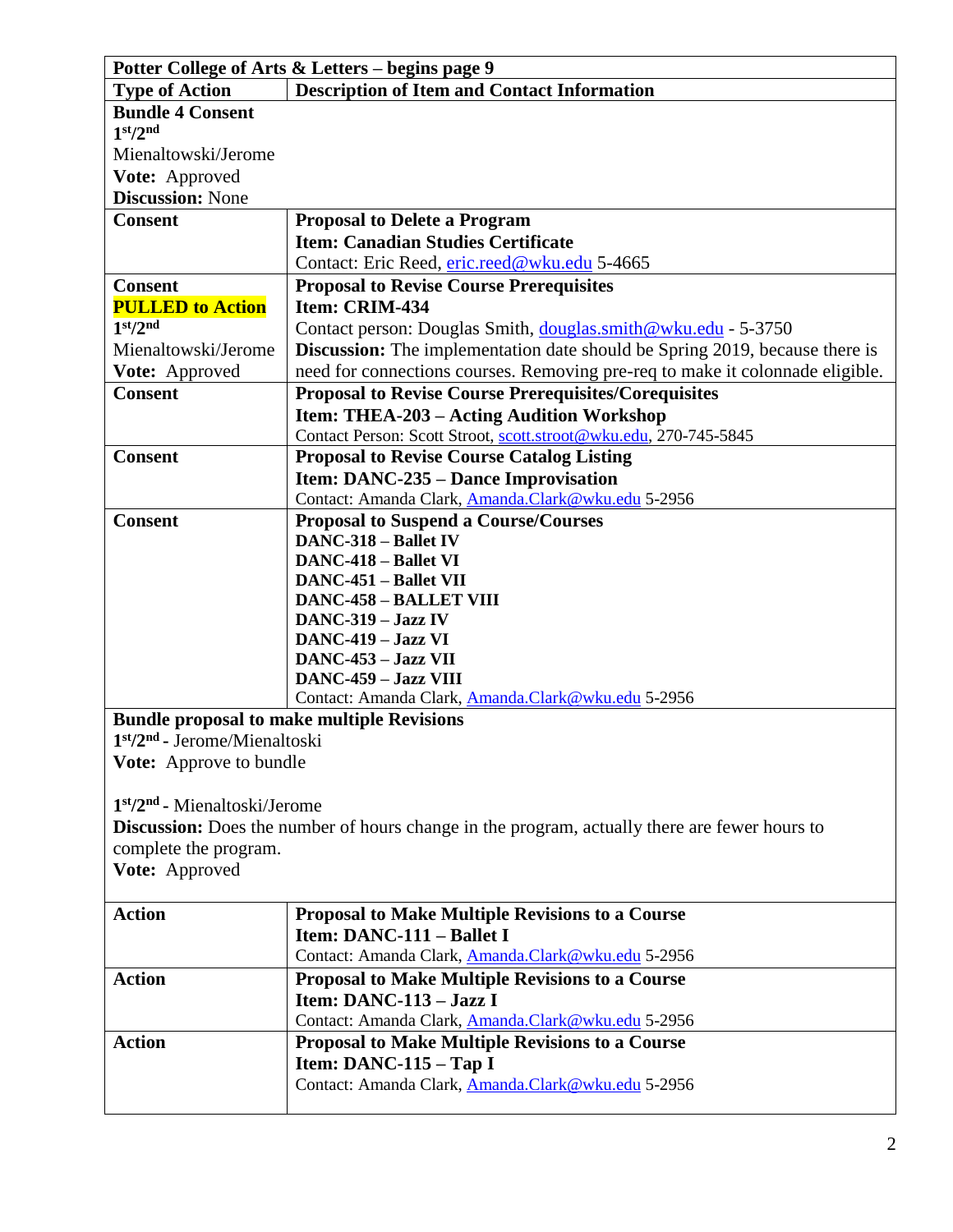| <b>Action</b>                     | <b>Proposal to Make Multiple Revisions to a Course</b>                    |
|-----------------------------------|---------------------------------------------------------------------------|
|                                   | Item: DANC-117 - Modern I                                                 |
|                                   | Contact: Amanda Clark, Amanda.Clark@wku.edu 5-2956                        |
| <b>Action</b>                     | <b>Proposal to Make Multiple Revisions to a Course</b>                    |
|                                   | Item: DANC-211 - Ballet II                                                |
|                                   | Contact: Amanda Clark, Amanda.Clark@wku.edu 5-2956                        |
| <b>Action</b>                     | <b>Proposal to Make Multiple Revisions to a Course</b>                    |
|                                   | Item: $DANC-213 - Jazz II$                                                |
|                                   | Contact: Amanda Clark, Amanda.Clark@wku.edu 5-2956                        |
| <b>Action</b>                     | <b>Proposal to Make Multiple Revisions to a Course</b>                    |
|                                   | Item: DANC-215 - Tap II                                                   |
|                                   | Contact: Amanda Clark, Amanda.Clark@wku.edu 5-2956                        |
| <b>Action</b>                     | <b>Proposal to Make Multiple Revisions to a Course</b>                    |
|                                   | Item: DANC-217 - Modern II                                                |
|                                   | Contact: Amanda Clark, Amanda.Clark@wku.edu 5-2956                        |
| <b>Action</b>                     | <b>Proposal to Make Multiple Revisions to a Course</b>                    |
|                                   | <b>Item: DANC-311 - Ballet III</b>                                        |
|                                   | Contact: Amanda Clark, Amanda.Clark@wku.edu 5-2956                        |
| <b>Action</b>                     | <b>Proposal to Make Multiple Revisions to a Course</b>                    |
|                                   | Item: DANC-313 - Jazz III                                                 |
|                                   | Contact: Amanda Clark, Amanda.Clark@wku.edu 5-2956                        |
| <b>Action</b>                     | <b>Proposal to Make Multiple Revisions to a Course</b>                    |
|                                   | Item: DANC-315 - Tap III                                                  |
|                                   | Contact: Amanda Clark, Amanda.Clark@wku.edu 5-2956                        |
| <b>Action</b>                     | <b>Proposal to Make Multiple Revisions to a Course</b>                    |
|                                   | Item: DANC-317 - Modern III                                               |
|                                   | Contact: Amanda Clark, Amanda.Clark@wku.edu 5-2956                        |
| <b>Action</b>                     | Proposal to Make Multiple Revisions to a Course                           |
|                                   | Item: DANC-411 - Ballet V                                                 |
|                                   | Contact: Amanda Clark, Amanda.Clark@wku.edu 5-2956                        |
| <b>Action</b>                     | <b>Proposal to Make Multiple Revisions to a Course</b>                    |
|                                   | Item: DANC-413 - Jazz V                                                   |
|                                   | Contact: Amanda Clark, Amanda.Clark@wku.edu 5-2956                        |
| <b>Action</b>                     | <b>Proposal to Make Multiple Revisions to a Course</b>                    |
|                                   | Item: $DANC-415 - Tap IV$                                                 |
|                                   | Contact: Amanda Clark, Amanda.Clark@wku.edu 5-2956                        |
| <b>Action</b>                     | <b>Proposal to Make Multiple Revisions to a Course</b>                    |
|                                   | Item: DANC-417 - Modern IV                                                |
|                                   | Contact: Amanda Clark, Amanda.Clark@wku.edu 5-2956                        |
| <b>Action</b>                     | <b>Proposal to Revise a Program</b>                                       |
| 1 <sup>st</sup> / 2 <sup>nd</sup> | Item: 344 – Minor in Dance                                                |
| Jerome/Lartey                     | Contact: Amanda Clark, Amanda.Clark@wku.edu 5-2956                        |
| <b>Vote: Approved</b>             | <b>Discussion:</b> College title is off – Add Potter to the college level |
| <b>Action</b>                     | <b>Proposal to Create a New Course</b>                                    |
| 1 <sup>st</sup> / 2 <sup>nd</sup> | <b>Item: DANC-105 - Foundations of Dance Technique</b>                    |
| Autin/Mienaltowski                | Contact: Amanda Clark, Amanda.Clark@wku.edu 5-2956                        |
| Vote: Approved                    | <b>Discussion:</b> None                                                   |
|                                   |                                                                           |
|                                   |                                                                           |
|                                   |                                                                           |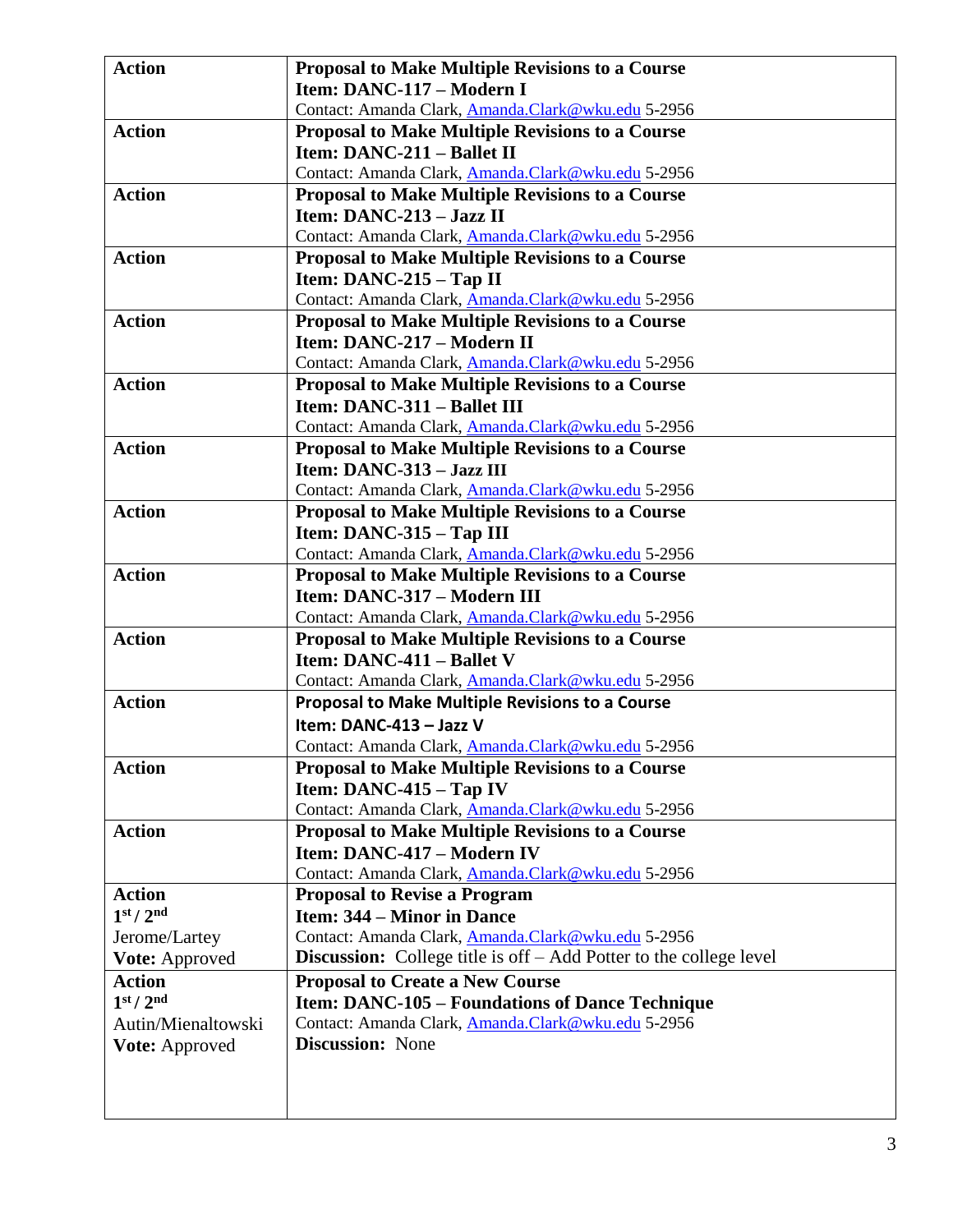| <b>Action</b>                     | <b>Proposal to Create a New Course</b>                                    |
|-----------------------------------|---------------------------------------------------------------------------|
| 1 <sup>st</sup> / 2 <sup>nd</sup> | <b>Iftem: DANC-414 – Special Topics in Dance</b>                          |
| Jerome/Mienaltowski               | Contact: Amanda Clark, Amanda.Clark@wku.edu 5-2956                        |
| <b>Vote:</b> Approved             | <b>Discussion:</b> Enrollment caps at 10 why have they been changed to 8. |
|                                   | Explained that it was a capstone of sorts.                                |

| College of Education and Behavioral Sciences – begins page 56 |                                                             |
|---------------------------------------------------------------|-------------------------------------------------------------|
| <b>Type of Action</b>                                         | <b>Description of Item and Contact Information</b>          |
| <b>Information Item</b>                                       | <b>Action: Revise Course Prefix</b>                         |
|                                                               | Item: SUS 276                                               |
|                                                               | Contact Person: Ellen Godbey, ellen.godbey@wku.edu - 5-5414 |
|                                                               | <b>Discussion:</b> Changing to EDU                          |

| Ogden College of Sciences and Engineering - begins page 60 |                                                                         |
|------------------------------------------------------------|-------------------------------------------------------------------------|
| <b>Type of Action</b>                                      | <b>Description of Item and Contact Information</b>                      |
| <b>Consent</b>                                             | <b>Proposal to Revise a Program</b>                                     |
| <b>PULLED</b> from                                         | Ref. 747 and 747E, Psychological Science, 38-50 hrs.                    |
| <b>Agenda</b>                                              | Contact: Kelly Madole, kelly.madole@wku.edu, x6475                      |
| 1 <sup>st</sup> / 2 <sup>nd</sup>                          | Contact: Andy Mienaltowski, andrew.mienaltowski@wku.edu, x2353          |
| Mienaltowski /                                             | <b>Discussion:</b> PSYS program developed using APA guidelines for      |
| Youndblood                                                 | undergraduate majors, but now wishes to be called Psychology instead of |
| <b>Vote:</b> Motion to table                               | Psychological Science. It was pointed out that when PSYS BS program     |
| until the curriculum                                       | was created, UCC changed the name of the original program from          |
| freeze is completed                                        | "Psychology" to "Psychological Science." Confusion faced by students    |
| Huss / Jerome                                              | selecting between Psychology BA and Psychological Science BS            |
| <b>Motion Dead after</b>                                   | discussed. Efforts between PSY and PSYS to facilitate student choice    |
| pulled from agenda                                         | through advising and a shared landing page discussed. Talked in length  |
|                                                            | about the timeline with all curriculum committees and people involved.  |
|                                                            | Motion to table and to not bring back to UCC until CAPE is over. Motion |
|                                                            | dead when proposal to change name of program withdrawn by Dr. Madole.   |
|                                                            | The four related proposals (PSYS 290, PSYS 360, PSYS 490, and PSYS      |
|                                                            | 362) were withdrawn by Dr. Mienaltowski.                                |
| <b>Consent</b>                                             | <b>Proposal to Revise Course Catalog Listing</b>                        |
| <b>PULLED</b> from                                         | PSYS 290, Supervised Study in Psychological Sciences, 1-3 hrs.          |
| <b>Agenda</b>                                              | Contact: Andy Mienaltowski, andrew.mienaltowski@wku.edu, x2353          |
|                                                            |                                                                         |
| <b>Consent</b>                                             | <b>Proposal to Revise Course Catalog Listing</b>                        |
| <b>PULLED</b> from                                         | PSYS 360, Behavioral Neuroscience, 3 hrs.                               |
| <b>Agenda</b>                                              | Contact: Andy Mienaltowski, andrew.mienaltowski@wku.edu, x2353          |
| <b>Consent</b>                                             | <b>Proposal to Revise Course Catalog Listing</b>                        |
| <b>PULLED</b> from                                         | PSYS 490, Independent Study in Psychological Sciences, 1-3 hrs.         |
| <b>Agenda</b>                                              | Contact: Andy Mienaltowski, andrew.mienaltowski@wku.edu, x2353          |
| <b>Action</b>                                              | <b>Proposal to Revise Course Prerequisites/Corequisites</b>             |
| <b>PULLED from</b>                                         | PSYS 362, Behavioral Neuroscience with Lab, 4 hrs.                      |
| <b>Agenda</b>                                              | Contact: Andy Mienaltowski, andrew.mienaltowski@wku.edu, x2353          |
|                                                            |                                                                         |
|                                                            |                                                                         |
|                                                            |                                                                         |